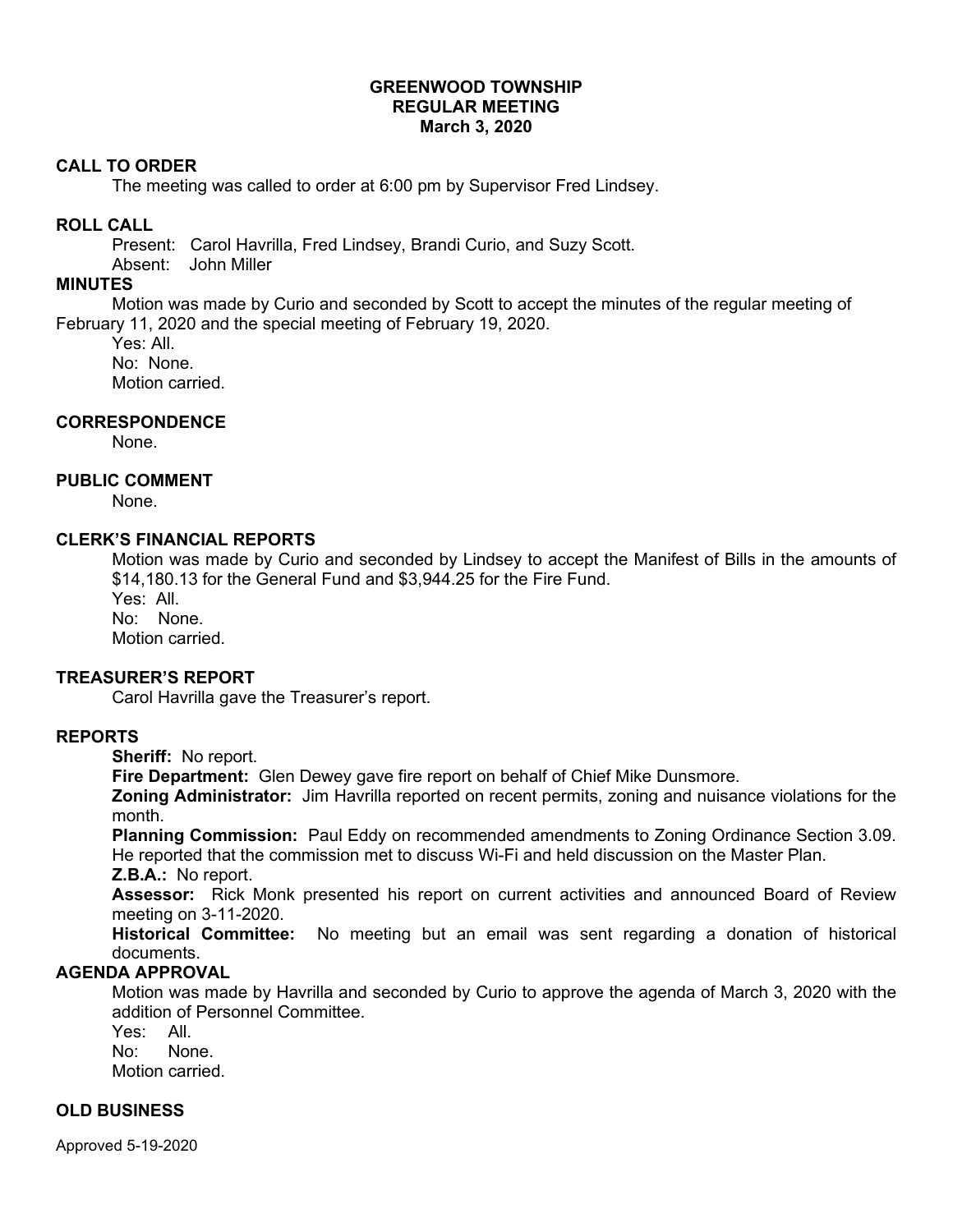None.

## **NEW BUSINESS**

**A.** Ambulance Advisory – Bob Hunter, EMS Director of Oscoda County, answered questions regarding ambulance services in the county. He has provided information on Medical First Responders to aid the EMS department and is willing to work with the Ambulance Committee. Motion was made by Lindsey, seconded by Havrilla, to appoint the following members to the ambulance committee: Andy Moll, Brandi Curio, Rose Gibson, John Miller, and a representative from the Fire Department, to be paid at the rate of \$40.00 per meeting.

Yes: All.

No: None.

Motion carried.

- **B.** Johannesburg/Lewiston Schools Superintendent, Katy Xenakis-Makowski, provided information regarding the upcoming bond election of May 5, 2020.
- **C.** 2020 Dust Control Motion was made by Havrilla, seconded by Curio, to contract with the Oscoda County Road Commission for two applications of brine for dust control for the total cost of approximately \$25,000.00.

Yes: All.

No: None.

Motion carried.

**D.** Zoning Ordinance Amendment :

## **GREENWOOD TOWNSHIP Ordinance No. 03032020**

### AN ORDINANCE TO AMEND THE GREENWOOD TOWNSHIP ZONING **ORDINANCE**

THE TOWNSHIP OF GREENWOOD ORDAINS:

### **Section 1. Amendment of Section 3.09.**

The introductory paragraph within Section 3.09 of the Greenwood Township Zoning Ordinance is hereby amended to read in its entirety as follows:

All temporary buildings, structures, and uses are permitted in all districts unless otherwise restricted below. Temporary buildings and structures shall not be greater than three hundred (300) square feet in area nor used for dwelling purposes and may be placed on a lot or parcel of record and occupied only under the following conditions as authorized by a zoning permit issued by the Zoning Administrator as provided below:

### **Section 2. Amendment of Section 3.09.A.1.**

Section 3.09.A.1 of the Greenwood Township Zoning Ordinance is hereby amended to repeal subsection d in its entirety.

### **Section 3. Amendment of Section 3.09.A.2.**

Section 3.09.A.2 of the Greenwood Township Zoning Ordinance is hereby amended to add a new subsection e, which shall read in its entirety as follows:

e. The trailer or motor home is not on a lakefront lot.

### **Effective Date**

This Ordinance shall become effective eight (8) days after being published in a newspaper of general circulation within Greenwood Township.

Ordinance No.03032020 was adopted on March 3, 2020 by the Greenwood Township Board as follows:

Motion by: Havrilla Seconded by: Curio

Approved 5-19-2020